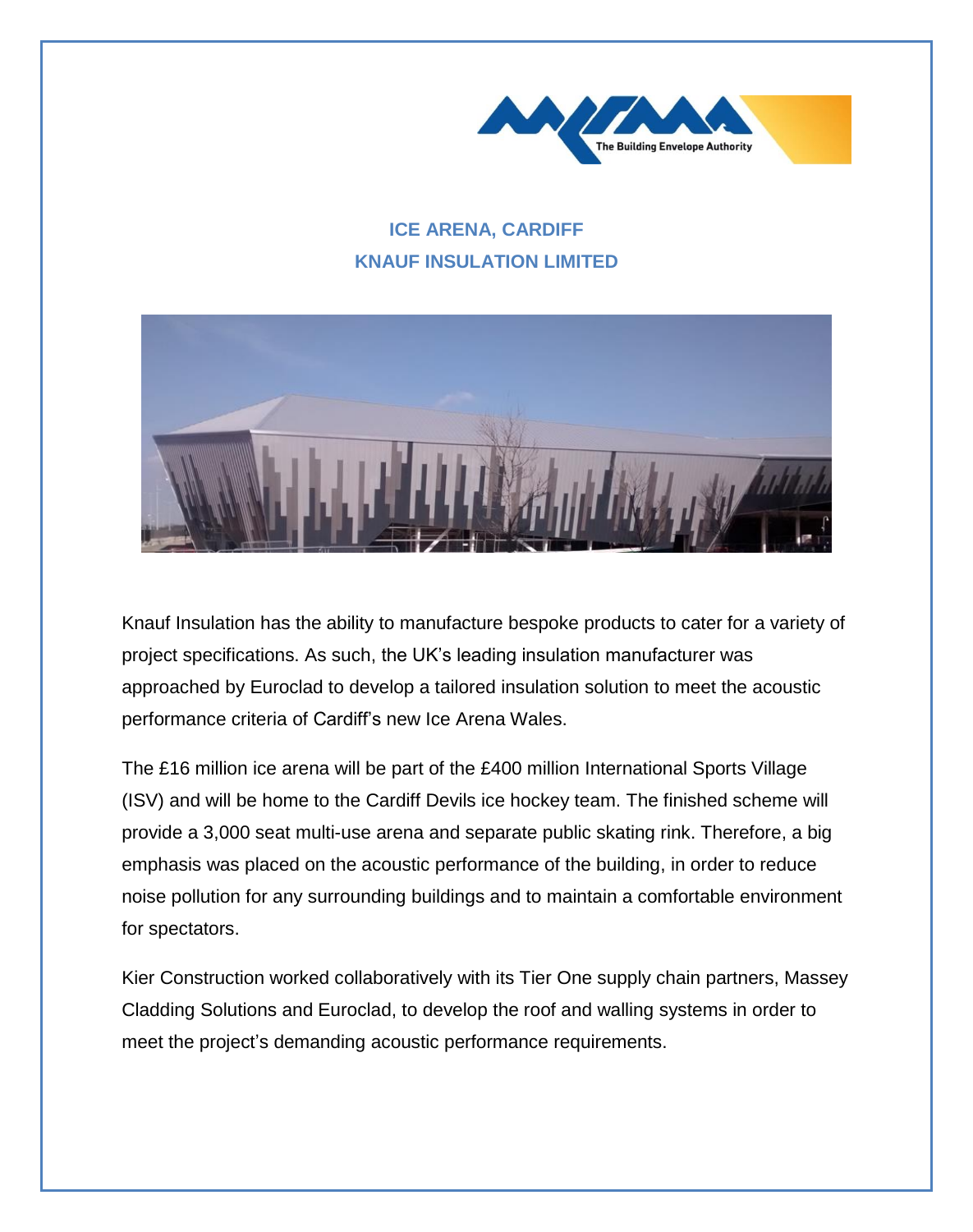"With over 3,000 square metres of roof area and over 6,000 metres of mansard roofs and walls, we created a bespoke 135mm build-up and required an insulation product that could be installed on all elevations within this," commented Gethin Williams, Elite Systems supply chain manager at Euroclad. "Our brief, which was laid out at the start to Knauf Insulation, required a product of single density with a high compressive strength whilst not being too dense, which could interfere with the acoustics. Our strong relationship and continued business development with Knauf Insulation, led us to work with its Technical Support Team to explore a variety of solutions.

"By consultation with Knauf Insulation's Technical Support Team, a bespoke product was developed, RS105 RocSlab in 104mm thickness. An insulation solution of this thickness was created as it had to fall in line with the 135mm deep spacer system. Additionally, above the spacer system there will be two layers of weatherboard installed and so it was important that the insulation was flush with the spacer.

"It's been great to work alongside Knauf Insulation and their Technical Support Team on this project, as their knowledge and guidance was critical to developing the right product solution."

Delivering a thermal conductivity of 0.036 W/mK, this unique product was developed within Euroclad's timescales ready for a variety of acoustic and thermal testing, managing to meet the stringent project specifications.

Gethin continued: "The overall thickness of the RS105 RocSlab allowed a 16mm reduction in height, weighed less than traditional roofing boards and outperformed the acoustic requirement laid out by the design teams."

A sequence of acoustic tests were carried out by the main contractor, Kier Construction, in order to establish what materials were required to achieve the performance figures set out at the beginning of the project.